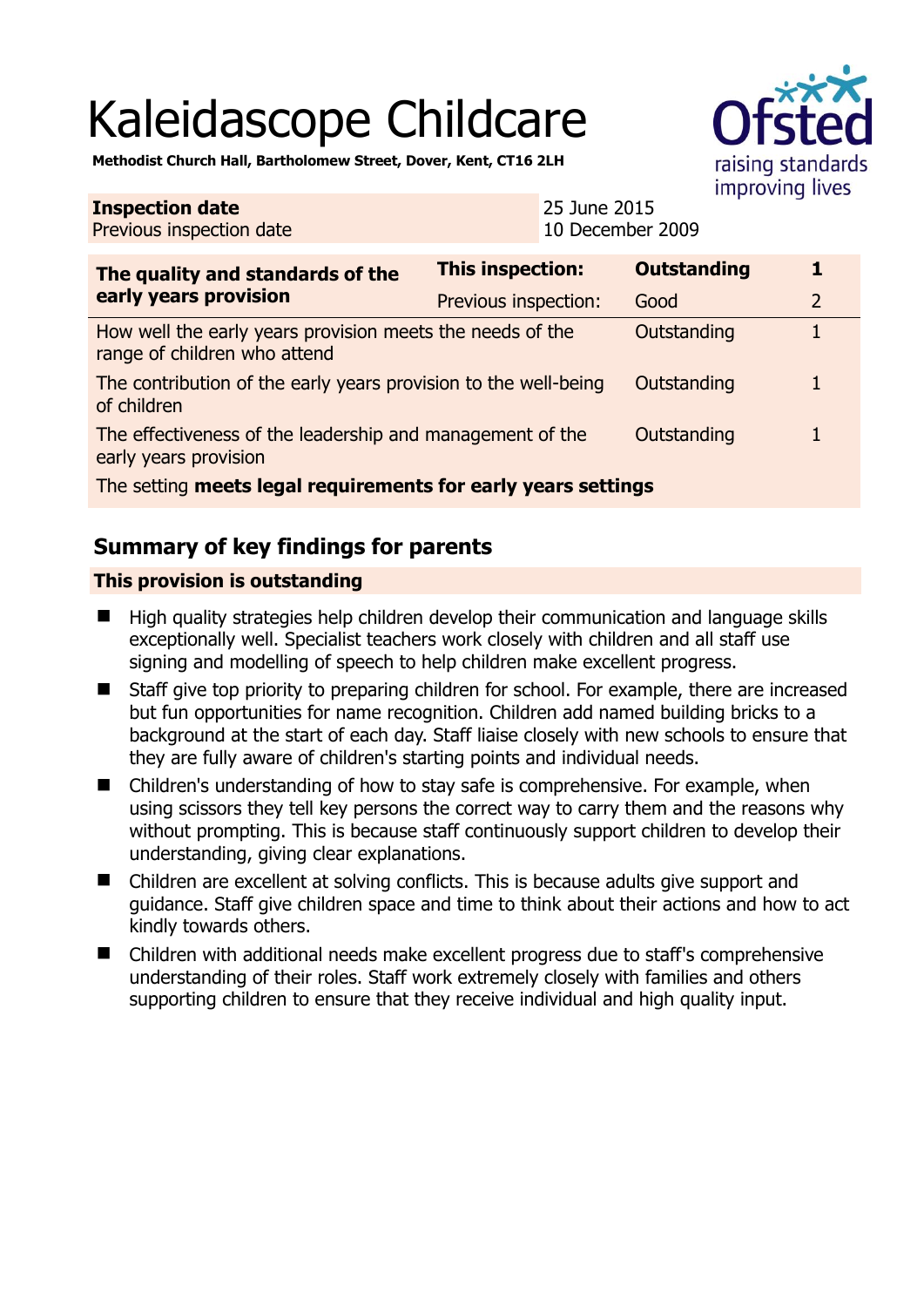## **What the setting needs to do to improve further**

#### **To further improve the quality of the early years provision the provider should:**

 $\blacksquare$  review available resources when putting out activities, such as painting to ensure there are enough colour pots for all to use.

#### **Inspection activities**

- The inspector observed activities indoors and in the outside area.
- The inspector had discussions with the owner, the manager, staff, children and parents.
- The inspector undertook a joint observation with the manager.
- The inspector sampled a range of documentation including children's records and improvement plans.

#### **Inspector**

Karen Scott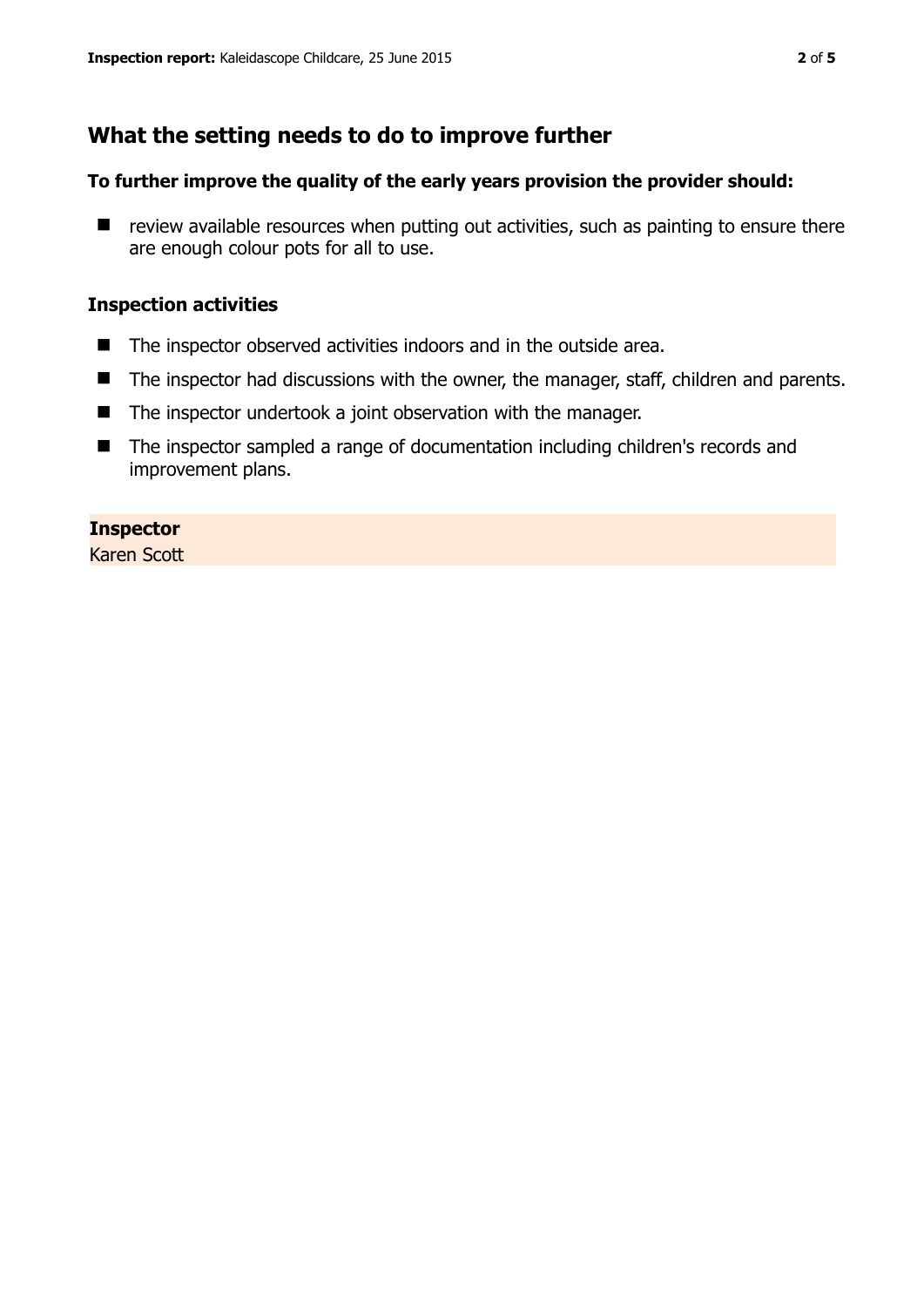## **Inspection findings**

#### **How well the early years provision meets the needs of the range of children who attend. This is outstanding**

Staff provide children with exceptional support to promote their learning and development. They listen to children when planning and ensure activities reflect their interests and motivate them. Staff are highly skilled at knowing when to intervene and make suggestions to extend learning. They know when to stand back and let children lead. For example, staff encouraged children playing with toy animals to look at books to learn more about the animals. However, staff keenness to let children lead their own play meant there were not enough paint pots at the easel, limiting their choices. Children were able to add more paint and enjoyed seeing what happens when they mix colours together. The staff work extremely hard to ensure they involve parents and carers in their children's learning. Parents look at and add to their children's learning records whenever they wish. Staff invite them to regular stay and play sessions where they participate in activities and learn about their child's day. The extremely close and supportive relationships that staff have with parents and carers ensures excellent learning experiences for children.

#### **The contribution of the early years provision to the well-being of children is outstanding**

Children play in an exceptionally welcoming environment. They particularly enjoy playing outside in the newly renovated area, where activities and resources provide stimulating challenges and interest. This helps children understand the importance of fresh air for healthy lifestyles. Children feel safe and secure with an excellent level of emotional wellbeing. This is due to the strong relationships between staff and children. Key persons work extremely closely with parents and carers to ensure that they meet children's individual needs. Staff plan exciting activities indoors that help children discover their own abilities. Children consistently build on their levels of self-esteem and confidence.

#### **The effectiveness of the leadership and management of the early years provision is outstanding**

All staff are qualified. They have an excellent understanding of safeguarding and of the action to take if they have any child protection concerns. Staff assessments, supervision meetings and training opportunities have an outstanding effect on the quality of teaching. Staff share ideas for good practice and look at how best they can support all children to be curious and independent learners. The manager and staff extensively track children's learning progress to address any gaps quickly. For example, they observed some boys' lack of interest in early writing. They put writing resources and a torch under a covered table, which prompted boys to participate. The staff and management are exceptionally keen to develop. They highly value the views and opinions of children and their families. There are comprehensive plans in place to improve children's experiences.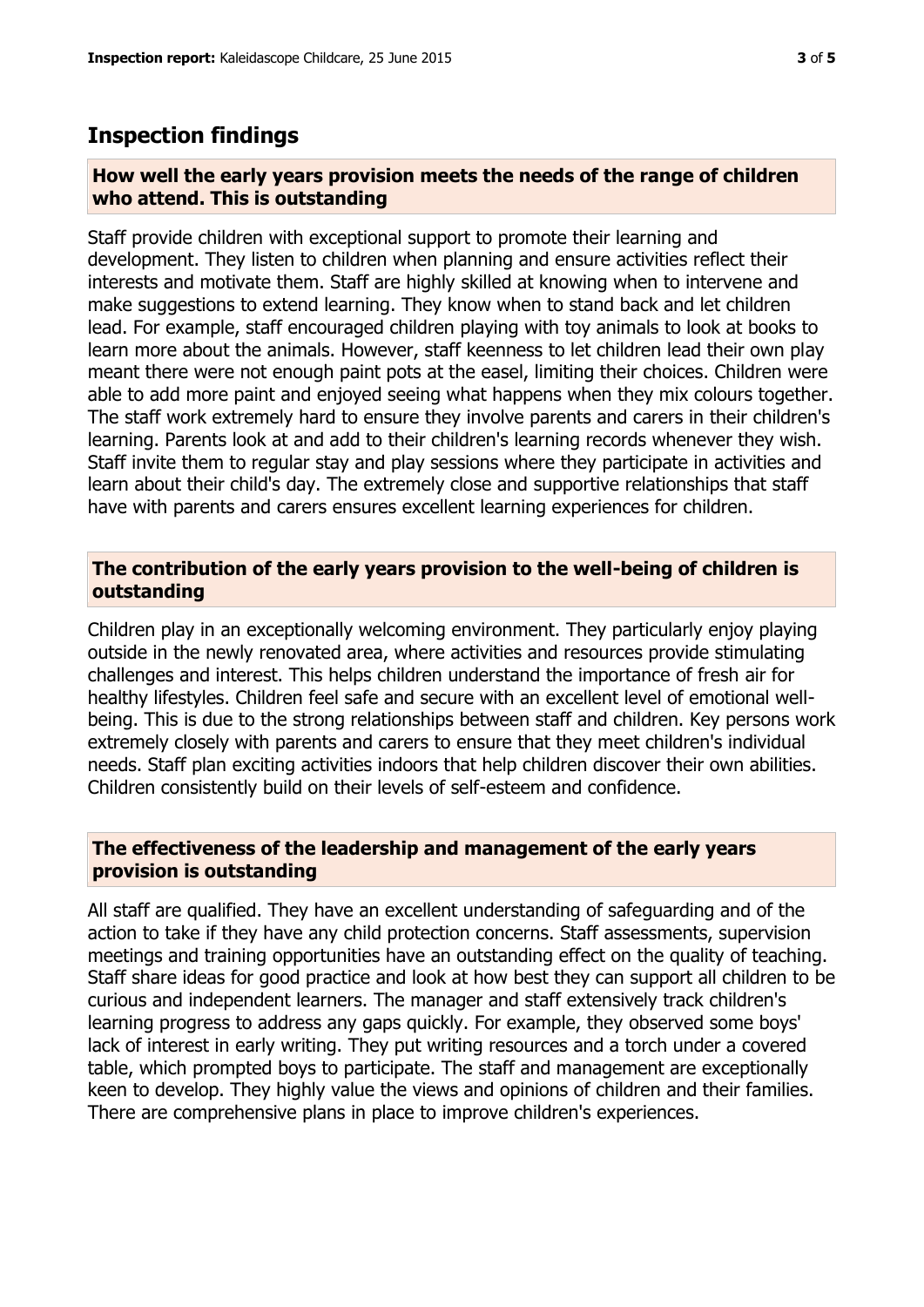## **Setting details**

| Unique reference number       | EY312272                        |
|-------------------------------|---------------------------------|
| <b>Local authority</b>        | Kent                            |
| <b>Inspection number</b>      | 828007                          |
| <b>Type of provision</b>      | Full-time provision             |
| <b>Registration category</b>  | Childcare - Non-Domestic        |
| <b>Age range of children</b>  | $2 - 5$                         |
| <b>Total number of places</b> | 30                              |
| Number of children on roll    | 36                              |
| <b>Name of provider</b>       | Kaleidascope Child Care Limited |
| Date of previous inspection   | 10 December 2009                |
| <b>Telephone number</b>       | 01304 212067                    |

Kaleidascope Childcare registered in 2005 and is one of two settings run by Kaleidascope Childcare Limited. It operates from the Methodist church hall in Dover, Kent. The group opens each week day, from 9am until 3pm, term time only. There are seven members of staff and all have relevant childcare qualifications. This includes four staff who have level 3 qualifications and two have level 2 qualifications in childcare. One member of staff has a level six qualification in childcare. The setting receives funding for the provision of free early education for children aged two, three and four years.

This inspection was carried out by Ofsted under sections 49 and 50 of the Childcare Act 2006 on the quality and standards of provision that is registered on the Early Years Register. The registered person must ensure that this provision complies with the statutory framework for children's learning, development and care, known as the Early Years Foundation Stage.

Any complaints about the inspection or the report should be made following the procedures set out in the guidance 'Complaints procedure: raising concerns and making complaints about Ofsted', which is available from Ofsted's website: www.gov.uk/government/organisations/ofsted. If you would like Ofsted to send you a copy of the guidance, please telephone 0300 123 4234, or email enquiries@ofsted.gov.uk.